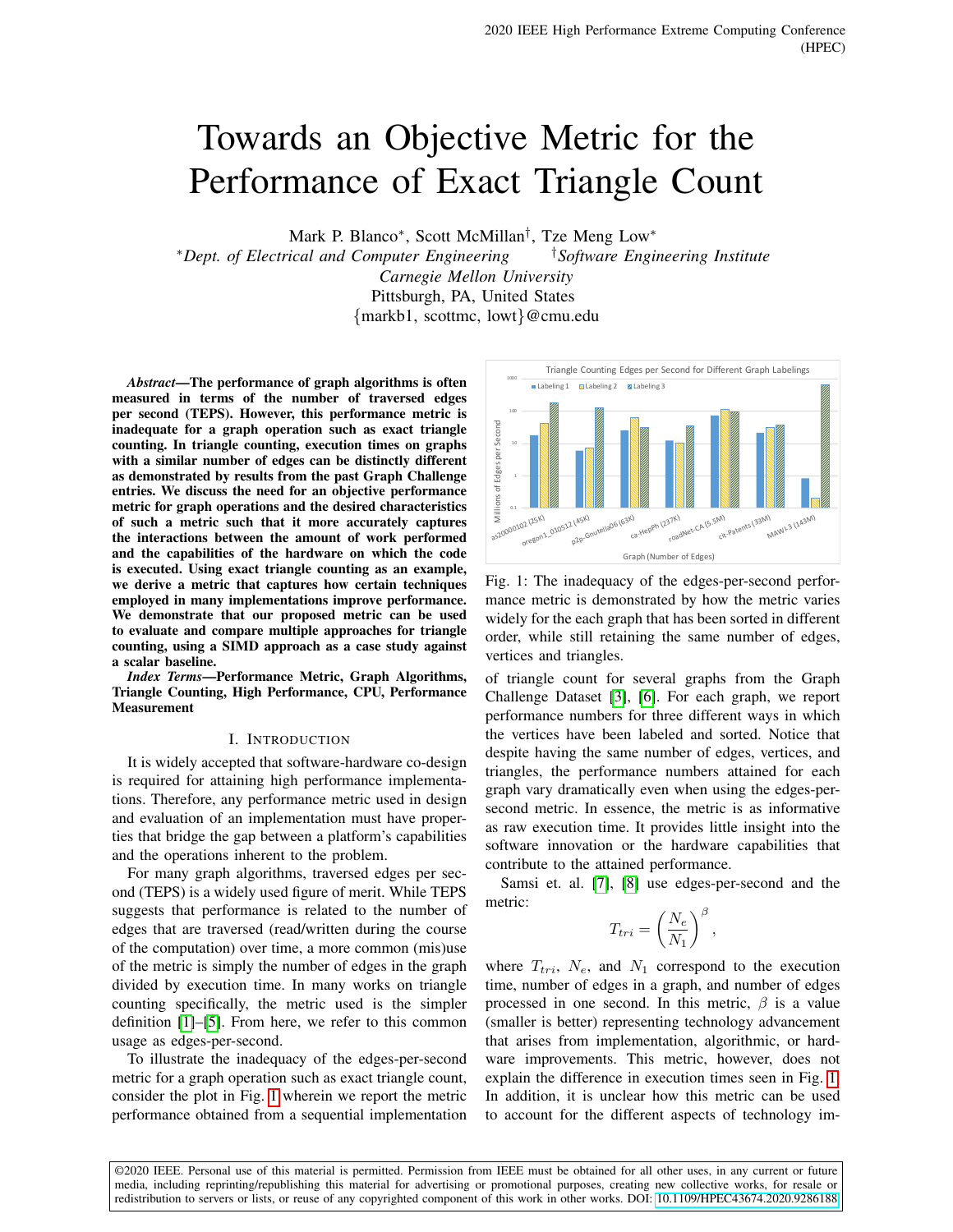provements such as hardware differences and algorithmic improvements.

In this paper, we propose two performance metrics (match checks, and match checks per unit time) that we believe are more objective than edges-per-second. These metrics more accurately describe the performance of triangle counting attained in Fig. [1,](#page-0-0) and better capture the relationship between execution time and the expected amount of work that has to be performed. In addition, the proposed metrics expose the relationship between the amount of work and the hardware capabilities required to perform the required work, which in turn provides newer insights into commonly used techniques employed in many triangle counting implementations.

## II. PROPERTIES OF A PERFORMANCE METRIC

In this section, we describe properties which we consider desirable in an objective performance metric for hardware-software co-design. We illustrate these properties using dense matrix-matrix multiplication where the use of number of floating point operations per second (FLOPS/s) is a well-established performance metric for dense linear algebra.

# *A. Indicative of the Expected Amount of Work Performed*

A performance metric needs to measure the expected amount of useful work performed as increasing the amount of work necessarily increases the execution time. By work, we mean the basic unit of computation (and data movement) that is *necessary to compute the desired result using a generally accepted algorithm*. It is necessary to note that the expected amount of work is not the minimum amount of work that could be performed.

To illustrate this, consider multiplying two matrices of sizes  $m \times k$  and  $k \times n$ . The quantity of work (measured in floating point operations) is approximately  $2mnk$  using the traditional triply-nested loop algorithm. Algorithmic innovations such as Strassen [\[9\]](#page-6-6) reduce the expected amount of work, resulting in a faster execution time and thus a higher FLOPS/s when using  $2mnk$  floating point operations as the expected amount of work. This metric can potentially report performance above the theoretical peak of the hardware [\[10\]](#page-6-7) because the expected amount of work exceeds that of the actual work.

#### *B. Measures Hardware Capabilities*

The performance metric has to be sufficiently lowlevel to expose hardware capabilities related to the work being performed. Hardware with more capability for computing the basic work unit should yield a correspondingly increased score using the metric. When normalized to the theoretical capability of the available hardware, the performance metric should also indicate how well the available hardware is being utilized.

Increased hardware capabilities such as the introduction of the fused-multiply-accumulate unit (FMA) unit and Single Instruction Multiple Data (SIMD) instruction set extensions can be objectively quantified using FLOPS/s as these hardware capabilities allow more floating point operations to be computed per unit time. Comparing attained FLOPS/s as a function of percentage of theoretical peak hardware capability allows for introspection on implementations to determine if more can be done to achieve better performance.

## *C. Captures Implementation Innovations*

Implementation innovations, such as tiling and data layout changes, increase performance through improved data access while maintaining the amount of work that is performed. A performance metric should reflect these innovations with a better score despite having no change in both the hardware or the expected amount of work.

A high performance matrix matrix multiplication is often implemented as multiple nested loops that partition a matrix into submatrices through loop tiling/blocking [\[11\]](#page-6-8), [\[12\]](#page-6-9). In addition, input matrices are repacked in order to ensure that 1) data is brought into the appropriate level of caches and 2) data is repacked such that accesses can be performed with unit stride [\[13\]](#page-6-10). These implementation choices maintain the same amount of (useful) work, but increase the performance due to better data access. These benefits are demonstrated via a higher FLOPS/s score.

#### *D. Application to Graph Algorithms*

While we have identified the desirable properties of a performance metric, the vertices of a graph can be relabeled and reordered without changing the structure of the graph. Moreover, the adjacency matrix of the different isomorphic graphs often exhibit different structures that may change the amount of work that needs to be computed. As a convention, we take the original unsorted graph as the canonical graph from which the expected amount of work is computed.

# III. DERIVING A METRIC FOR TRIANGLE COUNT

For the sake of completeness, we begin with a brief description of triangle count and commonly used approaches for computing the number of triangles in a graph. We then derive a plausible performance metric for the triangle count operation: match checks.

# *A. Triangle Counting*

Triangle counting, as its name suggests, counts the number of triangles in a undirected graph G. This graph can be represented by its adjacency matrix which is a symmetric sparse matrix. For the purposes of this paper, we assume that only the lower-triangular portion of the adjacency matrix is stored.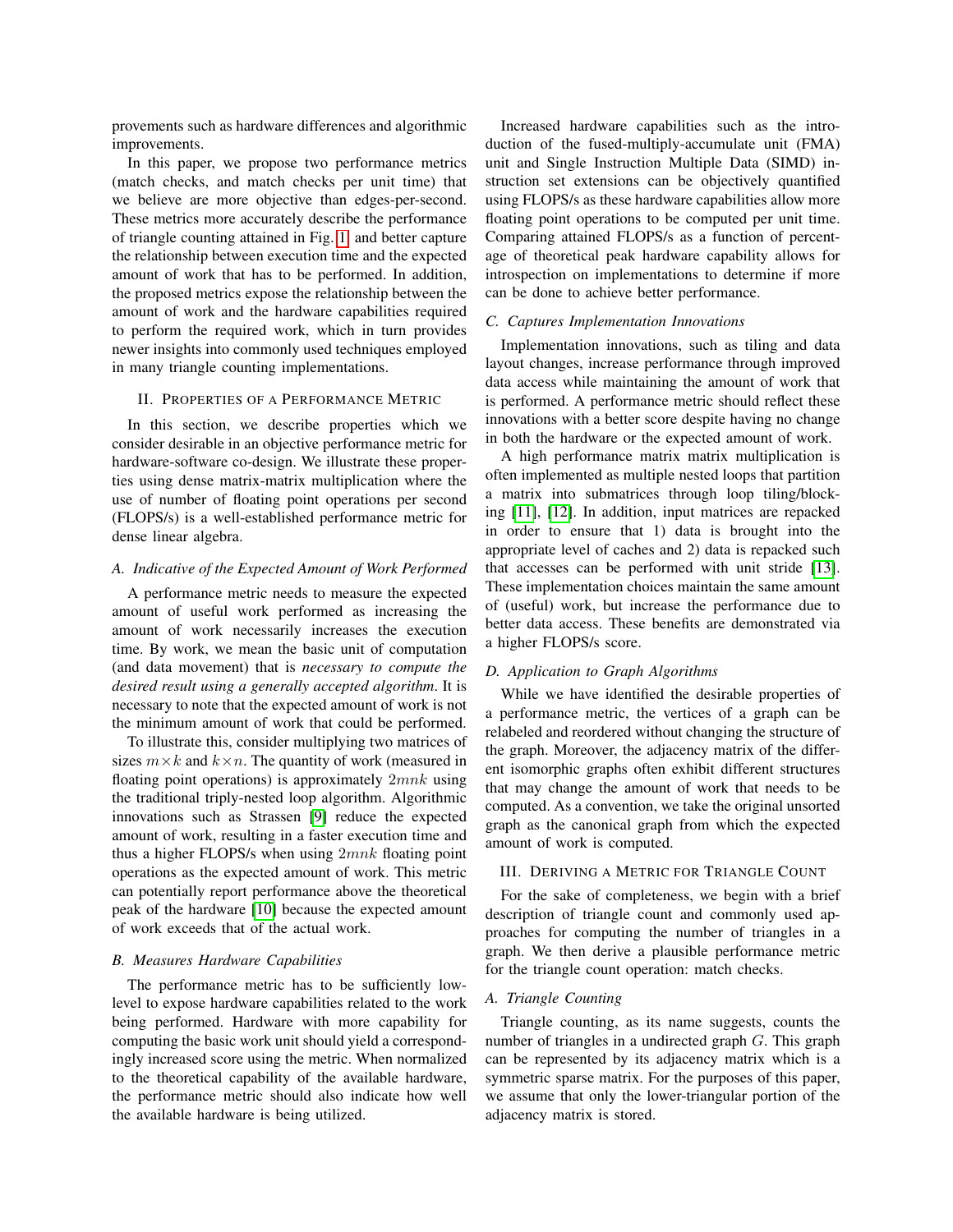<span id="page-2-0"></span>

Fig. 2: Diagram of connected vertices  $v$  and  $u$ . To count triangles, their lower neighborhoods are intersected, with u subtracted from  $N_l(v)$ .  $\Delta$  is the triangle count.

Processing only the lower-triangular (or upper) part of the adjacency matrix allows one to count each triangle exactly once. This approach is common in many implementations [\[14\]](#page-6-11)–[\[16\]](#page-6-12). Elements in this part of the matrix correspond to edges leading from one vertex to a neighbor with lower vertex ID. This portion of each vertex's neighborhood is referred to as the lower neighborhood, denoted as  $N_l(v)$  for vertex v.

## *B. Exact triangle count with wedges and intersections*

In general, there are two approaches to counting the number of triangles in a graph. The first method is the wedge-check method, where given a wedge (i.e. three vertices connected with two edges), a check is performed to test if there exists an edge that closes the wedge into a triangle. The second approach, based on setintersection, identifies if there exists a common vertex in the neighborhood of the two vertices of an edge.

We demonstrate the equivalence of the two approaches using Fig. [2.](#page-2-0) In the following discussion,  $v > u$ for both approaches. In the wedge-check method, the wedges between each pair of vertices  $v, u$  are found by way of the shared neighbors (e.g. the vertices labeled  $x_0/y_0$  and  $x_1/y_2$ ) between their lower neighborhoods  $(N_l(v), N_l(u))$ . The existence of the triangle is then confirmed by checking for the edge directly connecting  $v$ to u. In the set-intersection approach, for the endpoints of an existing edge  $(v, u)$ , their lower neighborhoods are intersected to find shared neighbors (again,  $x_0/y_0$ and  $x_1/y_2$  in the diagram). Because the intersection is only performed given that edge  $(v, u)$  exists, each shared neighbor found in the intersection indicates a triangle.

In practice, work for the first approach is often prefiltered by existing edges, fusing the two steps and making the two approaches equivalent. These ways of describing triangle counting mechanics are also compatible with sparse-matrix based approaches. In particular, the work by Wolf et al. for miniTri specifically highlights a wedge-check approach based on a linear algebraic specification [\[17\]](#page-6-13).

Algorithm 1: Scalar merge-based set intersection kernel. Asterisk (\*) before an address symbol indicates access to memory.

| <b>Input:</b> al and a2 initially give the start addresses of each set. |
|-------------------------------------------------------------------------|
| al nd and a2 nd are the addresses just after the end                    |
| of each set.                                                            |
| <b>Output:</b> $\Delta$ is the number of matches among both sets.       |
| $1 \Delta \leftarrow 0$                                                 |
| 2 while $a1 < a1$ nd $\wedge a2 < a2$ nd do                             |
| if $aI = \frac{a}{2}$ then<br>3                                         |
| $al \leftarrow al + l$<br>4                                             |
| $a2 \leftarrow a2 + 1$<br>5                                             |
| $\Delta \leftarrow \Delta + 1$<br>6                                     |
| else if $a/2 > a/2$ then<br>7                                           |
| $a2 \leftarrow a2 + 1$<br>8                                             |
| else<br>$\boldsymbol{9}$                                                |
| $al \leftarrow al + 1$<br>10                                            |
| return $\Delta$<br>11                                                   |

<span id="page-2-1"></span>From either perspective, the work of finding wedges that may close into triangles constitutes an intersection of  $N_l(v)$  and  $N_l(u)$ . Algorithm [1](#page-2-1) illustrates the core operation in triangle counting by way of a naive approach for set intersection, commonly referred to as merge-based set intersection as in [\[18\]](#page-6-14), [\[19\]](#page-6-15).

## *C. Expected work for Exact Triangle Count*

Given the previous discussion, the core operation in triangle counting can be viewed as finding the size of neighborhood set intersections. Given two neighborhoods of vertices, the first vertex in each of the two neighborhoods are compared (intersected). In the case of a match, the match is recorded and the next vertices in each neighborhood are compared. Otherwise, the next vertex in the neighborhood of the vertex with the smaller of the IDs is compared with the vertex with the larger ID. This process is repeated until all vertices in one or both neighborhoods have been checked.

Notice that this work has to be performed even if there are no triangles in the graph since the absence of any triangle can only be ascertained after iterating through the neighborhoods. This suggests that the number of match checks a graph requires better reflects the amount of work in triangle counting than the number of edges does. In addition, the number of match checks performed by triangle counting equals the number of iterations executed by the loop in Algorithm [1.](#page-2-1) From this point in the paper, we refer to such wedge or vertex comparisons as *match checks or matches*.

# *D. Match Checks in Hardware*

As a metric, match checks do not prescribe which instructions or implementation should be used, but generally indicate that some form of compare instruction followed by conditional updates are required for each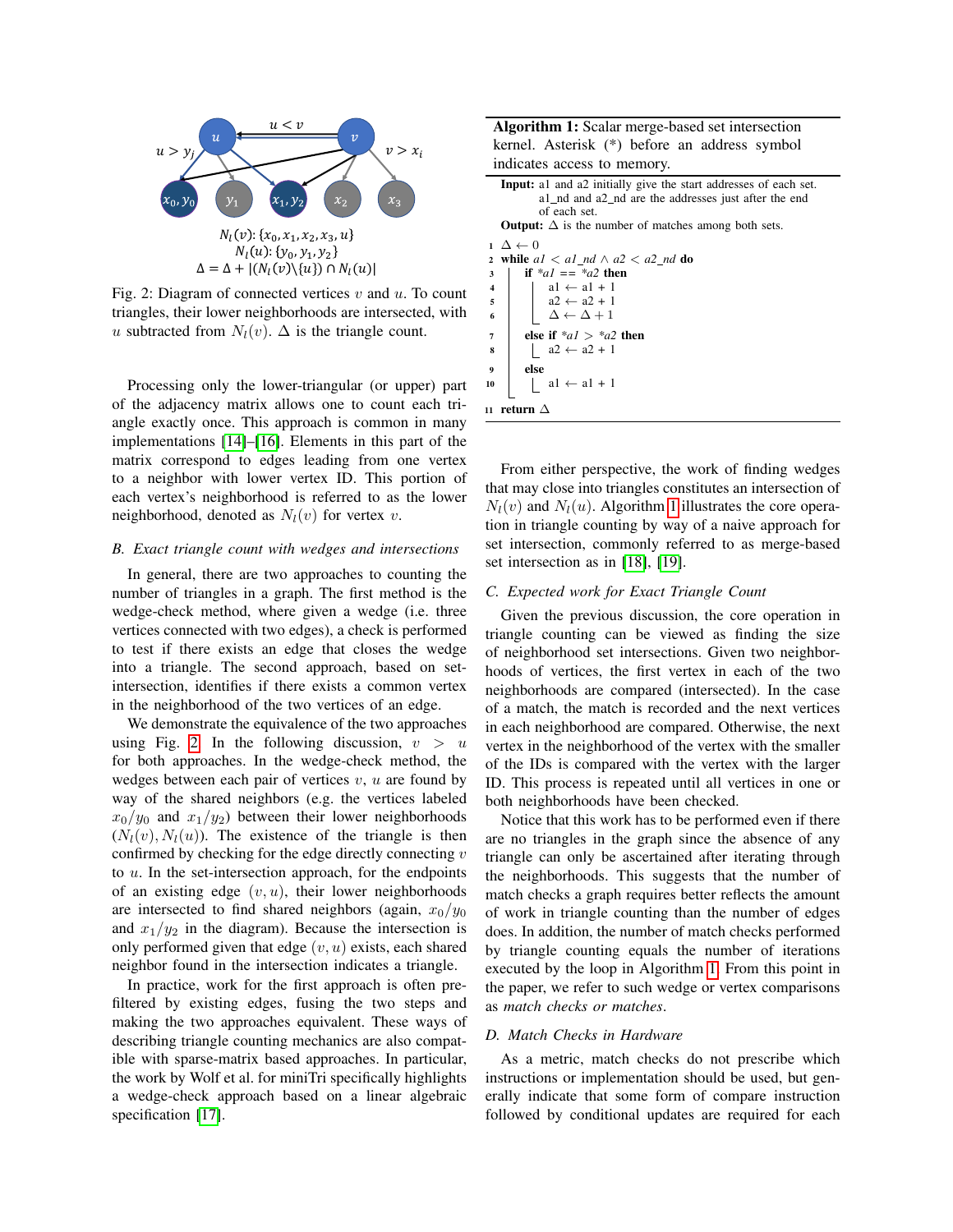<span id="page-3-0"></span>

Fig. 3: Number of match checks and edges plotted against runtime for scalar merge-sort-based triangle counting, for 3 graph orderings per graph. Increased number of match checks and edges both generally correspond to increased runtime. Match checks show a stronger fit to runtime  $(r^2 = 0.94)$  compared to raw number of edges ( $r^2 = 0.884$ ).

match check. Possible implementations of Algorithm [1](#page-2-1) include 1) a compare operation followed by branches, and 2) predicated instructions to avoid branches [\[19\]](#page-6-15).

However, knowing how match checks are mapped (either manually or by the compiler) to specific instructions or hardware components allows us to use match checks as a proxy for the amount of hardware resources required to compute the necessary amount of work. For example, mapping match checks to a compare instruction naturally limits the rate of match checks to the throughput of the compare (CMP) instruction on a given architecture.

#### IV. APPLYING MATCH CHECKS AS A METRIC

In this section, we demonstrate that match checks are an acceptable metric for work in triangle counting.

# *A. Matches Reflecting Work in Triangle Count*

We validate the use of match checks as a metric of the work for triangle count in Fig. [3.](#page-3-0) Each point represents a graph from a real or synthetic graph in the Graph Challenge dataset, processed using a sequential mergebased triangle count implementation [\[3\]](#page-6-2), [\[6\]](#page-6-3). The number of match checks per graph was obtained from a second non-timing run, shown in blue. As expected, the runtime increases with increased number of match checks across the 93 graphs. Hence, match checks are a representative metric for the work in triangle counting. By contrast, we also show the number of edges in each graph in red in Fig. [3.](#page-3-0) While there is clearly some correlation between the number of edges in a graph and the number of checks, it is a weaker one.

#### *B. Matches Reflecting Implementation Innovation*

It has been observed in numerous works that graph reordering can improve triangle counting performance.



Fig. 4: Speedup over non-sorted graph plotted against the change in number of match checks performed for different graph sorts. Different markers represent sort orders. Different sort orders are necessary on different graphs to reduce match checks and execution time.

Chiba and Nishizeki observed that processing vertices in decreasing order of degree enables better running-time bounds for triangle counting based on the graph's aboricity [\[20\]](#page-6-16). Recent Graph Challenge implementations such as Bisson et al. attribute improvements in performance to more balanced threads on the GPU [\[21\]](#page-6-17). More generally for graph algorithms, Balaji et al. note improvements due to improved memory layout and access patterns [\[22\]](#page-6-18). Using the proposed matches-checked metric, we show that new insights can be gained into the need for sorting. *Observation 1: Sorting changes the number of match checks performed.* Besides load-balancing, sorting in the appropriate fashion can significantly reduce the amount of work. Fig. [4](#page-3-1) shows the speedup of triangle counting against the decrease (below 1) or increase (above 1) in proportion of match checks over the unsorted original graph for sequential triangle count. The number of match checks is changed by relabeling vertices based on degree in decreasing order (blue) or increasing order (red). For most graphs, we observe that sorting changes the number of match checks performed, and thus a corresponding change in execution time is observed.

*Observation 2: Different label orders are required for different graphs.* While sorting vertices by decreasing vertex degree often leads to lower execution time, a number of graphs benefit from sorting in the reversed order. This is demonstrated in Fig. [4](#page-3-1) when certain red triangular markers are in the bottom right quadrant, while a small number of blue circular markers are in the top left quadrant. This suggests that a possible area of future research into heuristics that determine the appropriate sort order or alternative labeling for a given graph.

## *C. Matches Reflected in Hardware Capability*

Here we introduce a case study of using match checks to evaluate an alternate approach (SIMD)

<span id="page-3-1"></span>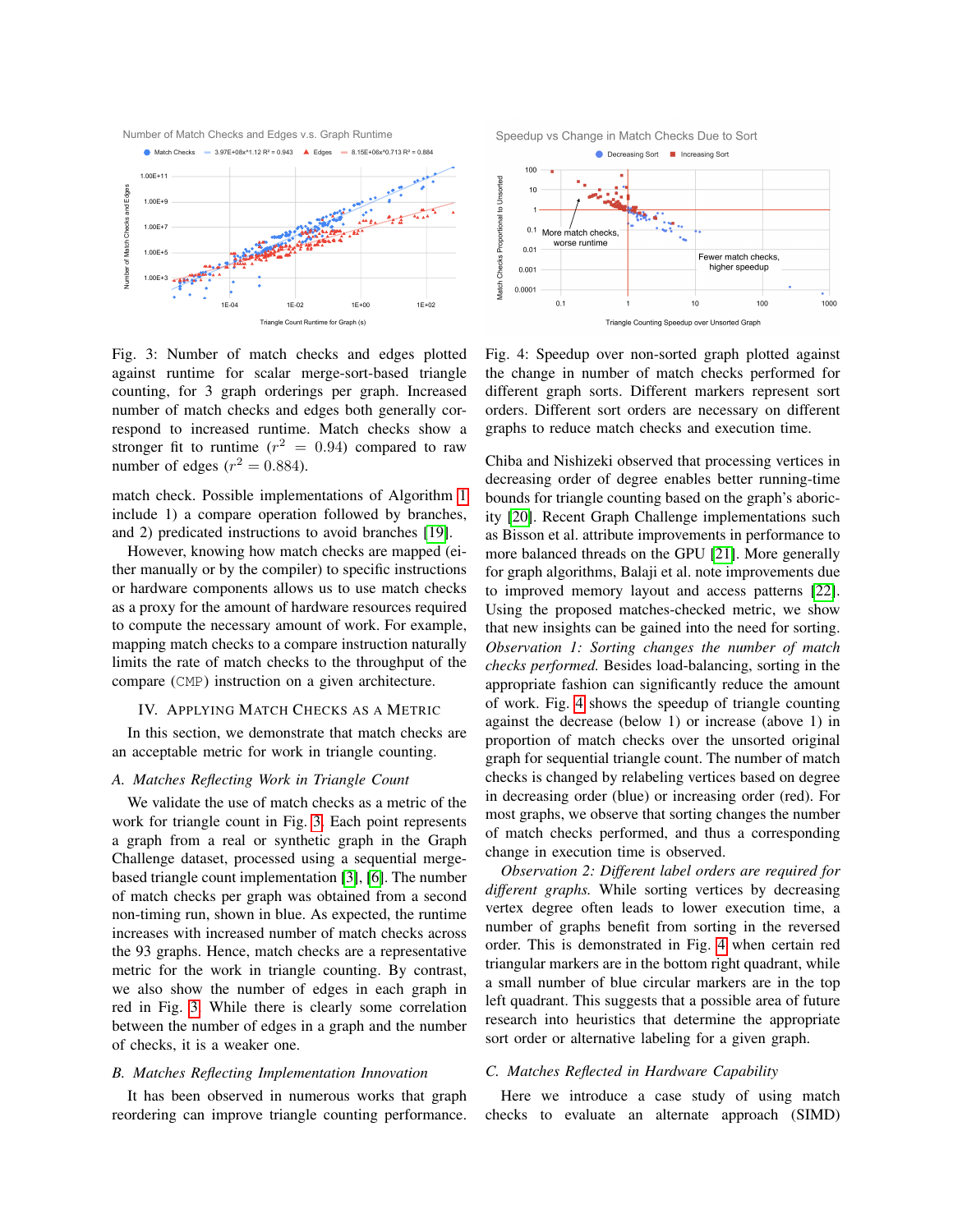Algorithm 2: SIMD 8x8 set intersection kernel.

Leftover set elements go to the scalar kernel. Input: a1 and a2 initially give the start addresses of each set. a1 nd and a2 nd are the addresses just after the end of each set. **Output:**  $\Delta$  is the number of matches among both sets.  $1 \Delta \leftarrow 0$ 2 while  $aI < aI$ <sub>*nd*</sub>  $\wedge a2 < a2$ *<sub>nd</sub>* do  $3 \text{ l}$  a1 max  $\leftarrow$  a1[7]

```
4 a2_max \leftarrow a2[7]
           // Early termination checks
5 \mid \text{al\_min} \leftarrow \text{al}[0]6 a2_{min} \leftarrow a2[0]\tau if a1 max \lt a2 min then
\begin{array}{|c|c|c|c|c|c|} \hline \hline \multicolumn{1}{|c|}{\mathbf{8}} & \multicolumn{1}{|c|}{\mathbf{8}} & \multicolumn{1}{|c|}{\mathbf{8}} & \multicolumn{1}{|c|}{\mathbf{8}} & \multicolumn{1}{|c|}{\mathbf{8}} & \multicolumn{1}{|c|}{\mathbf{8}} & \multicolumn{1}{|c|}{\mathbf{8}} & \multicolumn{1}{|c|}{\mathbf{8}} & \multicolumn{1}{|c|}{\mathbf{8}} & \multicolumn{1}{|c|}{\mathbf{8}} & \multicolumn{1}{|c|}{\mathbf{9 if a2 max < a1 min then
10 | a2 \leftarrow a2 + 8; continue
11 | vector_1[0:7] \leftarrow a1[0:7]
          // packed load
12 | vector_2_1[0:7] \leftarrow a2[0]
           // broadcast
           // Omitted: similar broadcasts for
           a2[1] through a2[7]...
13 cmp_mask_1 \leftarrow cmp_eq(vector_1, vector_2_1)
14 cmp_mask_2 \leftarrow cmp_eq(vector_1, vector_2_2)
15 cmp_mask_3 \leftarrow cmp_eq(vector_1, vector_2_3)
16 cmp_mask_4 \leftarrow cmp_eq(vector_1, vector_2_4)
17 cmp_mask_5 \leftarrow cmp_eq(vector_1, vector_2_5)
18 cmp_mask_6 \leftarrow cmp_eq(vector_1, vector_2_6)
19 cmp_mask_7 \leftarrow cmp_eq(vector_1, vector_2_7)
20 cmp_mask_8 \leftarrow cmp_eq(vector_1, vector_2_8)
          // Omitted: logically or all cmp_masks
           together into and_mask...
21 \Delta \leftarrow \Delta + \text{popcount}(\text{and\_mask})22 if a1 max \le a2 max then
23 \vert a1 \leftarrow a1 + 8
24 if a2_max \leq a1_max then
25 | a2 \leftarrow \overline{a2 + 8}26 return delta
```
<span id="page-4-0"></span>against a baseline (merge-based scalar) with a focus on hardware-software co-design. Single-instruction multiple-data (SIMD) hardware is commonly used in regular applications due to the higher throughput it affords. Use of SIMD in graphs is less common as graph algorithms (inclusive of triangle counting) are considered irregular. Using match checks, we showcase that SIMD is measurably faster than the scalar approach owing to performing more effective match checks per cycle.

Recall that match checks can be used as a proxy for the number of times a compare (CMP) instruction is required. The use of SIMD compare instructions (e.g. VPCMPEQ) can increase the number of comparisons that are performed, thus increasing the overall throughput.

We implemented multiple SIMD set intersection kernels, one of which is shown in Algorithm [2.](#page-4-0) This kernel compares eight vertices from each neighborhood against each other. This effectively computes 64 match checks within the kernel. However, notice that the number of

<span id="page-4-1"></span>

Fig. 5: Different distributions of vertex IDs results in different number of match checks. Arrows show the match checks that will be performed by Algorithm 1. The interleaved pattern has the largest number of match checks (15) between two neighborhoods of size 8 each.

SIMD match checks corresponding to match checks which the scalar implementation would have performed depends on the distribution of vertex IDs in each vector. The impact of the different distribution of vertex IDs is illustrated in Fig. [5.](#page-4-1) In our analysis, we therefore consider *effective* match checks, where performance of the SIMD approach is measured based on the number of effective match checks it performs relative to the scalar baseline. The remaining match checks performed in the SIMD approach are considered wasted work.

The performance of triangle count using the scalar and SIMD versions of the set-intersection kernels, in match checks-per-cycle, is reported in Fig. [6](#page-5-0) for the following systems:

- Intel Xeon E5-2667 CPU (Haswell)
- Intel i7-7700K CPU (Kaby Lake)
- Intel Xeon Platinum 8153 CPU (Skylake-X)

Sequential performance numbers are shown for all graphs, which are relabeled in decreasing vertex degree order. Sorting time is NOT included in the overall execution time. The graphs in each plots are ordered by increasing graph size (size in memory).

The utility of SIMD set intersection is mixed on the sorted graphs. For smaller graphs, scalar outperforms SIMD. This is likely due to smaller neighborhoods in small graphs reducing opportunities to apply the SIMD kernels. The added logic for switching between multiple kernels and the wasted work in the SIMD approach are potential reasons for diminished performance of the SIMD implementation. Additionally, the standard deviation of the lower-neighborhood size for most graphs is reduced after sorting, so there are fewer large neighborhoods that SIMD can process. For larger graphs, in spite of the wasted work, SIMD is often faster than the scalar implementation. This implementation innovation is reflected in the effective match checks per cycle shown in Fig. [6,](#page-5-0) particularly for larger graphs.

## V. DISCUSSION AND CONCLUSION

In this work, we proposed the use of match checks and match checks per cycle as a performance metric for exact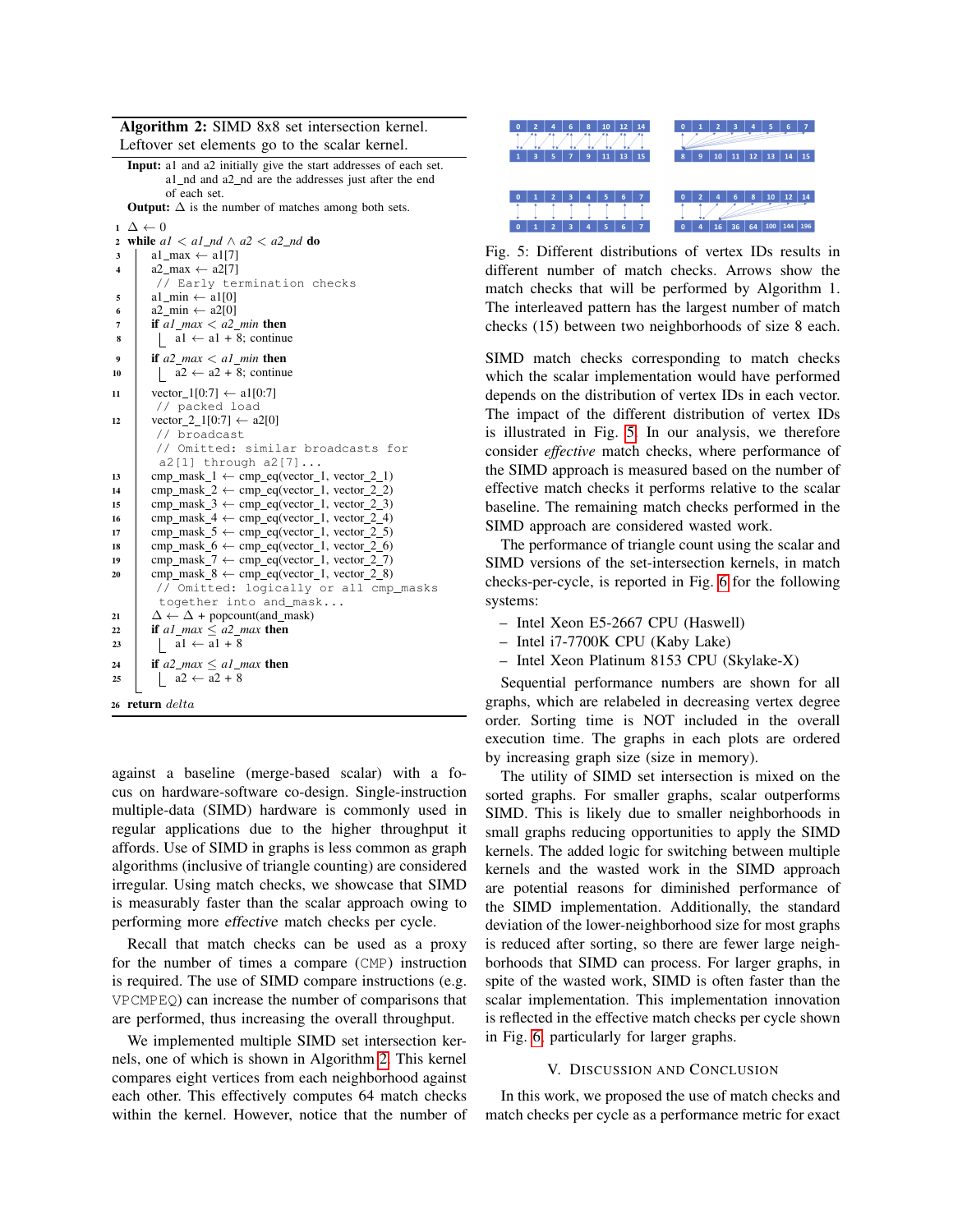<span id="page-5-0"></span>

Fig. 6: Scalar and SIMD triangle count performance, in match checks-per-second, for a variety of graphs from the SNAP dataset on Top) Haswell, Middle) Kabylake, and Bottom) Skylake-X architectures. Use of of SIMD instructions results in higher attained performance for graphs with larger neighborhoods.

triangle counting. This is motivated by the need for a metric that explains the performance of triangle counting implementations in terms of the amount of work and the hardware capabilities of the system.

We demonstrated that the metric represents the amount of work that has to be performed in triangle counting. The metric also provides new insights into commonlyemployed techniques found in many triangle counting implementations such as sort-based relabeling. While we have focused on only sequential implementations, we believe that extending the metric to represent parallel implementations should be straight-forward.

The observant reader may note that match checks and the number of actually traversed edges in the graph are very similar in numeric value. In fact, the actual number of edges traversed equals the number of match checks plus the number of triangles in the graph. The case we make in this work is not that match checks are better than counting the number of truly traversed edges, but that edges-per-second as used in many recent works is not appropriate and some hardware-focused metric like match checks is needed for hardware-software co-design.

More generally, we believe that the approach we took to identify the proposed metric can be replicated for different (classes of) graph algorithms to identify objective metrics. Having better metrics would provide greater insights into the amount of work to be performed and the hardware capabilities that are required. These insights could lead to faster and more efficient software implementations, and could also suggest hardware features needed by graph algorithms.

Identified metrics for one graph algorithm could potentially apply to other graph algorithms. For example, the set intersection kernel in triangle counting is similar to a sparse dot product. This suggests that other graph algorithms and sparse linear algebraic workloads may benefit from similar metrics for performance evaluation. We will pursue these directions in future work.

#### ACKNOWLEDGEMENT

This material is based upon work funded and supported by the Department of Defense under Contract No. FA8702-15-D-0002 with Carnegie Mellon University for the operation of the Software Engineering Institute, a federally funded research and development center [DM20-0657].

Mark Blanco is supported by the National Science Foundation Graduate Research Fellowship Program under Grant No. DGE 1745016. Any opinions, findings, and conclusions or recommendations expressed in this material are those of the author(s) and do not necessarily reflect the views of the National Science Foundation.